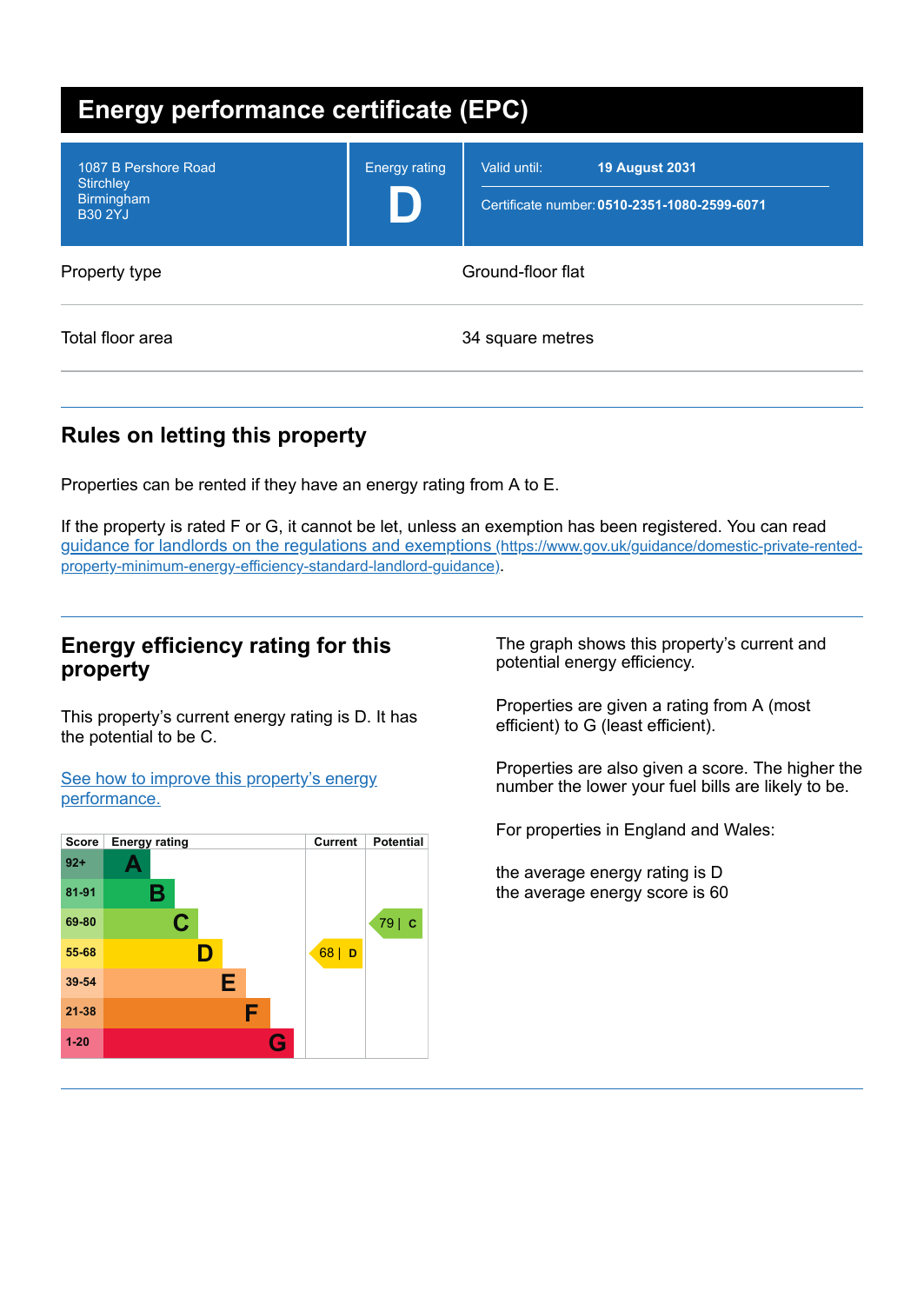## **Breakdown of property's energy performance**

This section shows the energy performance for features of this property. The assessment does not consider the condition of a feature and how well it is working.

Each feature is assessed as one of the following:

- very good (most efficient)
- good
- average
- poor
- very poor (least efficient)

When the description says "assumed", it means that the feature could not be inspected and an assumption has been made based on the property's age and type.

| <b>Feature</b>       | <b>Description</b>                             | Rating    |
|----------------------|------------------------------------------------|-----------|
| Wall                 | Solid brick, as built, no insulation (assumed) | Poor      |
| Window               | Fully double glazed                            | Average   |
| Main heating         | Boiler and radiators, electric                 | Average   |
| Main heating control | Programmer, room thermostat and TRVs           | Good      |
| Hot water            | Electric immersion, off-peak                   | Average   |
| Lighting             | Low energy lighting in all fixed outlets       | Very good |
| Roof                 | (another dwelling above)                       | N/A       |
| Floor                | Solid, no insulation (assumed)                 | N/A       |
| Secondary heating    | None                                           | N/A       |

#### **Primary energy use**

The primary energy use for this property per year is 625 kilowatt hours per square metre (kWh/m2).

| <b>Environmental impact of this</b><br>property                                                        |                             | This property produces                                                                                                                                        | 3.6 tonnes of CO2 |
|--------------------------------------------------------------------------------------------------------|-----------------------------|---------------------------------------------------------------------------------------------------------------------------------------------------------------|-------------------|
| This property's current environmental impact<br>rating is E. It has the potential to be D.             |                             | This property's potential<br>production                                                                                                                       | 2.2 tonnes of CO2 |
| Properties are rated in a scale from A to G<br>based on how much carbon dioxide (CO2) they<br>produce. |                             | By making the recommended changes, you<br>could reduce this property's CO2 emissions by<br>1.4 tonnes per year. This will help to protect the<br>environment. |                   |
| Properties with an A rating produce less CO2                                                           |                             |                                                                                                                                                               |                   |
| than G rated properties.                                                                               |                             | Environmental impact ratings are based on<br>assumptions about average occupancy and                                                                          |                   |
| An average household<br>produces                                                                       | 6 tonnes of CO <sub>2</sub> | energy use. They may not reflect how energy is<br>consumed by the people living at the property.                                                              |                   |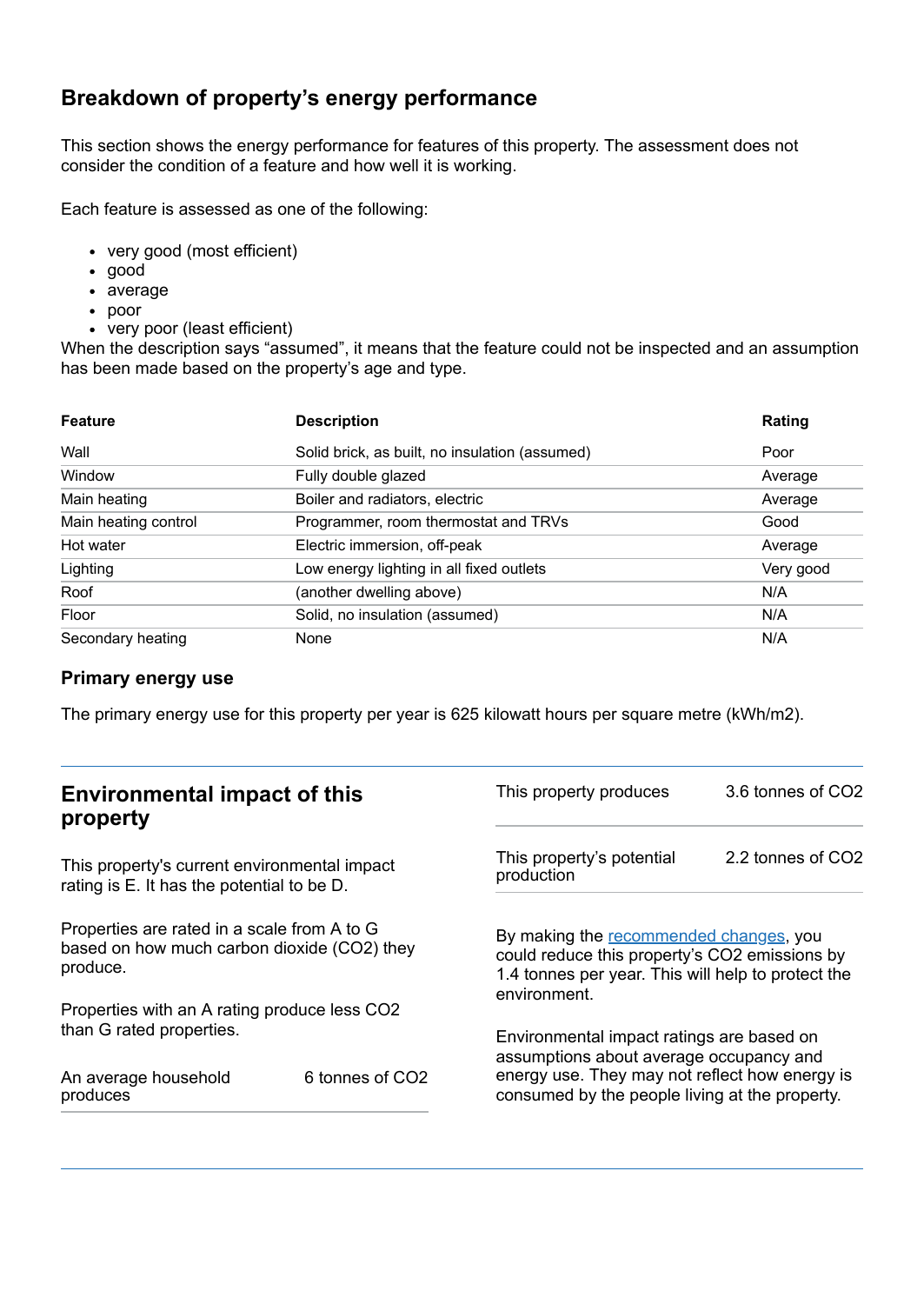# <span id="page-2-0"></span>**How to improve this property's energy performance**

Making any of the recommended changes will improve this property's energy efficiency.

If you make all of the recommended changes, this will improve the property's energy rating and score from D (68) to C (79).

| <b>Recommendation</b>                   | <b>Typical installation cost</b> | <b>Typical yearly saving</b> |
|-----------------------------------------|----------------------------------|------------------------------|
| 1. Internal or external wall insulation | £4.000 - £14.000                 | £156                         |
| 2. Floor insulation (solid floor)       | £4.000 - £6.000                  | £84                          |

#### **Paying for energy improvements**

Find energy grants and ways to save energy in your home. [\(https://www.gov.uk/improve-energy-efficiency\)](https://www.gov.uk/improve-energy-efficiency)

## **Estimated energy use and potential savings**

| Estimated yearly energy<br>cost for this property | £660 |
|---------------------------------------------------|------|
| Potential saving                                  | £241 |

The estimated cost shows how much the average household would spend in this property for heating, lighting and hot water. It is not based on how energy is used by the people living at the property.

The estimated saving is based on making all of the [recommendations](#page-2-0) in how to improve this property's energy performance.

For advice on how to reduce your energy bills visit Simple Energy Advice [\(https://www.simpleenergyadvice.org.uk/\)](https://www.simpleenergyadvice.org.uk/).

#### **Heating use in this property**

Heating a property usually makes up the majority of energy costs.

| Estimated energy used to heat this property |                   |
|---------------------------------------------|-------------------|
| Space heating                               | 5054 kWh per year |
| Water heating                               | 1543 kWh per year |

## Potential energy savings by installing insulation

| <b>Type of insulation</b> | Amount of energy saved |
|---------------------------|------------------------|
|---------------------------|------------------------|

**Solid wall insulation** 1762 kWh per year

You might be able to receive Renewable Heat Incentive payments [\(https://www.gov.uk/domestic](https://www.gov.uk/domestic-renewable-heat-incentive)renewable-heat-incentive). This will help to reduce carbon emissions by replacing your existing heating system with one that generates renewable heat. The estimated energy required for space and water heating will form the basis of the payments.